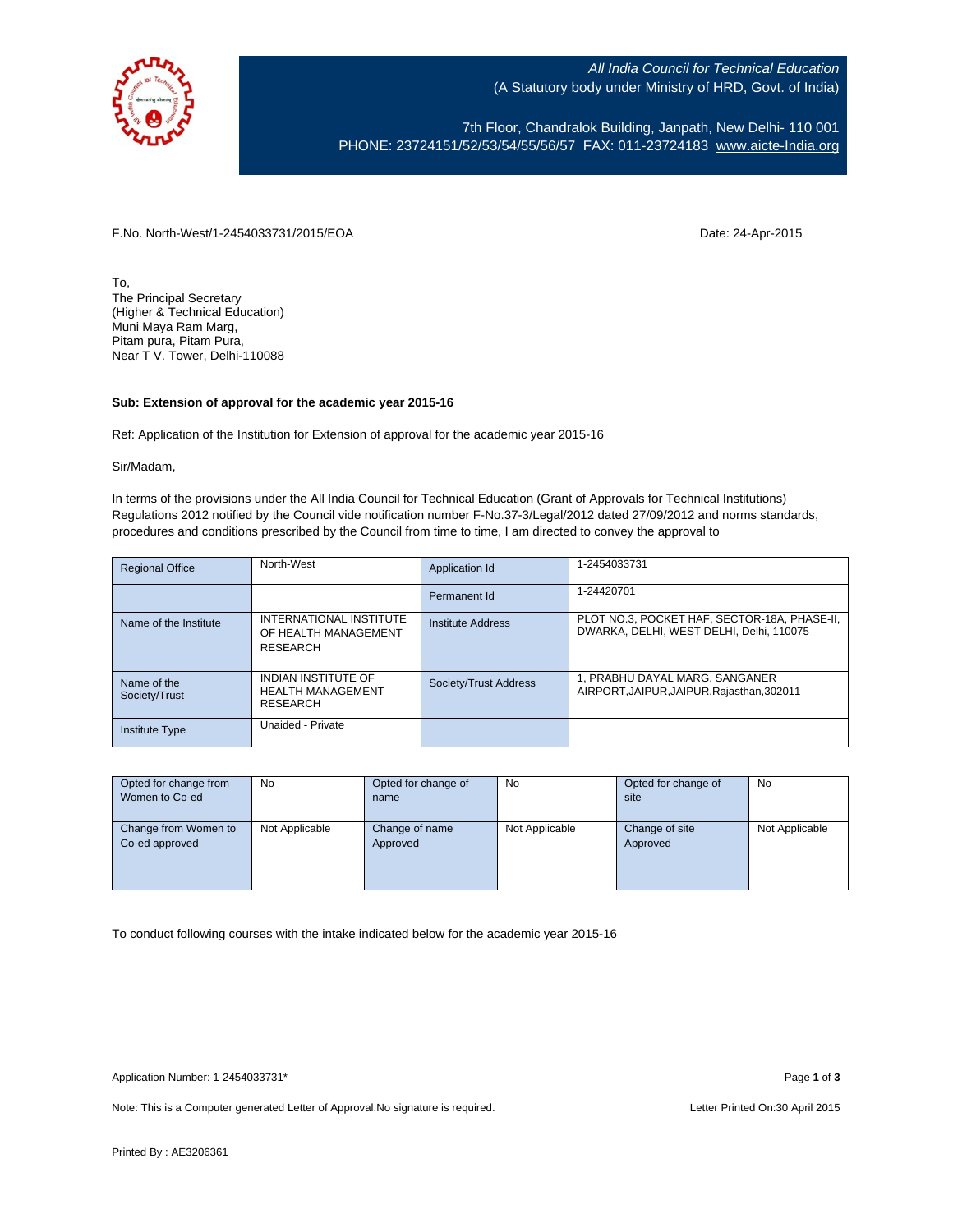

## All India Council for Technical Education (A Statutory body under Ministry of HRD, Govt. of India)

7th Floor, Chandralok Building, Janpath, New Delhi- 110 001 PHONE: 23724151/52/53/54/55/56/57 FAX: 011-23724183 [www.aicte-India.org](http://www.aicte-india.org/)

| Application Id: 1-2454033731<br>Shift<br>Program<br>Level |              | Course                                                      | Full/Part Time                                                                                           | <b>Affiliating Body</b>    | $2014 - 15$ | Approved for | NRI Approval status | Approval status | Collaboration<br>Approval status |           |
|-----------------------------------------------------------|--------------|-------------------------------------------------------------|----------------------------------------------------------------------------------------------------------|----------------------------|-------------|--------------|---------------------|-----------------|----------------------------------|-----------|
|                                                           |              |                                                             |                                                                                                          |                            |             | Intake       | Intake<br>$15 - 16$ |                 | $\frac{1}{2}$                    | Foreign   |
| <b>MANAGEMEN</b>                                          | 1st<br>Shift | <b>POST</b><br><b>GRADUA</b><br><b>TE</b><br><b>DIPLOMA</b> | POST GRADUATE<br><b>DIPLOMA IN</b><br><b>MANAGEMENT</b>                                                  | <b>FULL</b><br><b>TIME</b> | None,       | 60           | 60                  | <b>NA</b>       | <b>NA</b>                        | <b>NA</b> |
| <b>MANAGEMEN</b>                                          | 1st<br>Shift | <b>POST</b><br><b>GRADUA</b><br><b>TE</b><br><b>DIPLOMA</b> | POST GRADUATE<br><b>DIPLOMA IN</b><br><b>MANAGEMENT</b><br>(HOSPITAL AND<br><b>HEALTH</b><br>MANAGEMENT) | <b>FULL</b><br><b>TIME</b> | None,       | 120          | 120                 | <b>NA</b>       | <b>NA</b>                        | <b>NA</b> |

Note: Validity of the course details may be verified at www.aicte-india.org>departments>approvals

The above mentioned approval is subject to the condition that INTERNATIONAL INSTITUTE OF HEALTH MANAGEMENT RESEARCH shall follow and adhere to the Regulations, guidelines and directions issued by AICTE from time to time and the undertaking / affidavit given by the institution along with the application submitted by the institution on portal.

In case of any differences in content in this Computer generated Extension of Approval Letter, the content/information as approved by the Executive Council / General Council as available on the record of AICTE shall be final and binding.

Strict compliance of Anti-Ragging Regulation:- Approval is subject to strict compliance of provisions made in AICTE Regulation notified vide F. No. 37-3/Legal/AICTE/2009 dated July 1, 2009 for Prevention and Prohibition of Ragging in Technical Institutions. In case Institution fails to take adequate steps to Prevent Ragging or fails to act in accordance with AICTE Regulation or fails to punish perpetrators or incidents of Ragging, it will be liable to take any action as defined under clause 9(4) of the said Regulation.

> **Dr. Avinash S Pant Actg Chairman, AICTE**

Copy to:

**1. The Regional Officer,**

Application Number: 1-2454033731\* Page **2** of **3**

Note: This is a Computer generated Letter of Approval.No signature is required. Letter According the state of Approval.No signature is required.